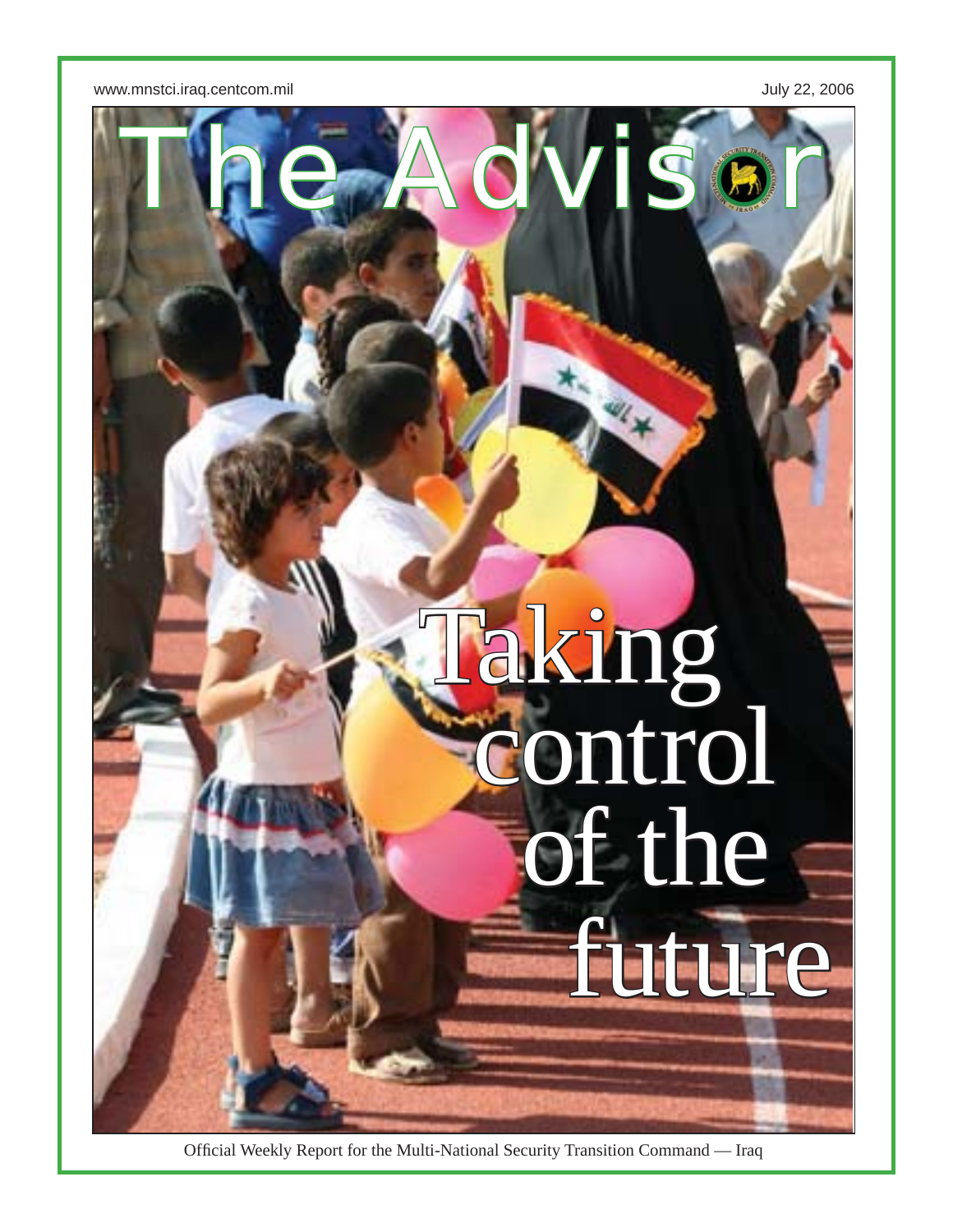



**Commanding General** U.S. Army Lt. Gen. Martin E. Dempsey

> **Command Sergeant Major** U.S. Marine Corps Sgt. Maj. Daniel Burs

**Public Affairs Officer** U.S. Army Lt. Col. Michael Negard

**Deputy Public Affairs Officer** U.S. Army Maj. Gerald Ostlund

**Public Affairs NCOIC** U.S. Army Sgt. 1st Class Ronda Jordan

**Editor** U.S. Army Sgt. 1st Class Rick Brown

#### **Journalists**

U.S. Navy Journalist 2nd Class John J. Pistone

> U.S. Air Force Staff Sgt. Lucia Newman

#### **CPATT Public Affairs Offi cer** Ann Bertucci

**The Advisor** is an authorized publication for members of the U.S. Defense Department and multinational partners.

*Contents of this paper are not necessarily the offi cial views of the U.S. government or multinational partners of the U.S. Department of Defense. The editorial content of this publication is the responsibility of the Multi-National Security Transition Command — Iraq Public Affairs Office.* 

**Some faces of Iraqi soldiers and police have been altered to protect their identities.**

Direct questions and comments to: pao@mnstci.iraq.centcom.mil MNSTC-I PAO APO AE 09316 DSN: 318-852-1334

To subscribe to **The Advisor**, visit us online at: www.mnstci.iraq.centcom.mil/advisor.html

### **ON THE COVER**

**Iraqi children celebrate the transfer of control for the al-Muthana province from the Coalition during a ceremony July 13.**

# **U.S. offi cial says peace in Iraq depends on Iraqi citizens**

**By Gerry J. Gilmore** American Forces Press Service

**CAMP TAJI, Iraq** — In recent weeks, Iraqi Prime Minister Maliki has ordered Iraqi Security Forces to make a unified and intense push to secure Iraq and deny it as a safe haven for terrorists.

The Iraqi-led security plan – dubbed Operation Together Forward – involves 48 battalions of Coalition and Iraqi Security Forces operating within the Baghdad area.

In a press conference held July 20 in Baghdad, U.S. Army Maj. Gen. William B. Caldwell IV, Multi-National Force – Iraq spokesman, discussed the ongoing operation, focusing on the security of Baghdad at a time when sectarian violence is on the rise.

 "As you look throughout what's occurring in the city, I know the questions asked, 'Are these efforts enough?' And the answer to that is no, but it's a start, and we're moving in the right direction," said Caldwell.

The general said of the 18 provinces in Iraq, 14 of them experience few, if any, incidents on a daily basis.

"But there are four provinces where we need to focus our efforts … utilizing the Coalition and Iraqi Security Forces to reduce the level of violence. And again, specifically, Baghdad is the number one [area] that the prime minister has set as a must-win," said Caldwell.

The general described certain operations being run by Iraqi and Coalition forces in the region to try to capture known terrorists.

"Iraqi and Coalition forces conducted multiple assaults over 10 days in early to mid-July, resulting in a significant blow to the Umar Brigade," Caldwell said. "Operations focused in the Baghdad area since July 7 have resulted in security forces successfully detaining four of the top leaders within the

Umar Brigade; two who are well-known as top al-Qaida in Iraq leaders, as well."

Caldwell said the detained terrorist leader of the group, Abu Uthman, claimed his group was responsible for the July 1 bombing in Baghdad that targeted the Sadr City market, specifically stores owned by Shi'a Iraqis. "And as we all know, that attack killed about 62 Iraqis and injured another 114, including men and women," added Caldwell.

He said Iraqi Security Forces are constantly working to make Iraq a peaceful country, and the sacrifices they make do not go unnoticed.

"From June 13 through July 19, Iraqi Security Forces have suffered casualties in their efforts to bring security here to the Baghdad area," Caldwell said. "They have been valiantly involved in this fight."

He said 31 national police, 24 local police and 27 Iraqi soldiers have been killed in action, while 114 national police, 103 local police and 227 Iraqi Army soldiers have been wounded, for a total of 92 killed in action and 444 wounded in the line of duty during that time frame.

"Clearly, the Iraqi Security Forces are engaged, they're committed and they're given the role to bring security to the Baghdadi citizens," added Caldwell.

Closing his press conference the general emphasized how all Iraqis are needed to make the new democracy work.

"Iraqi and Coalition forces can set the conditions to allow peace to occur, but they cannot make the peace," Caldwell said. "Military force cannot make peace. It will take the local government, it will take the local imams, and it will take the people to dialogue with each other and working together as one coherent effort to achieve the security and peace that all the people of Baghdad and all the people of Iraq want to see."

*"Clearly, the Iraqi Security Forces are engaged, they're committed and they're given the role to bring security to the Baghdadi citizens."*

 **U.S. Army Maj. Gen. William B. Caldwell IV, Multi-National Force – Iraq spokesman**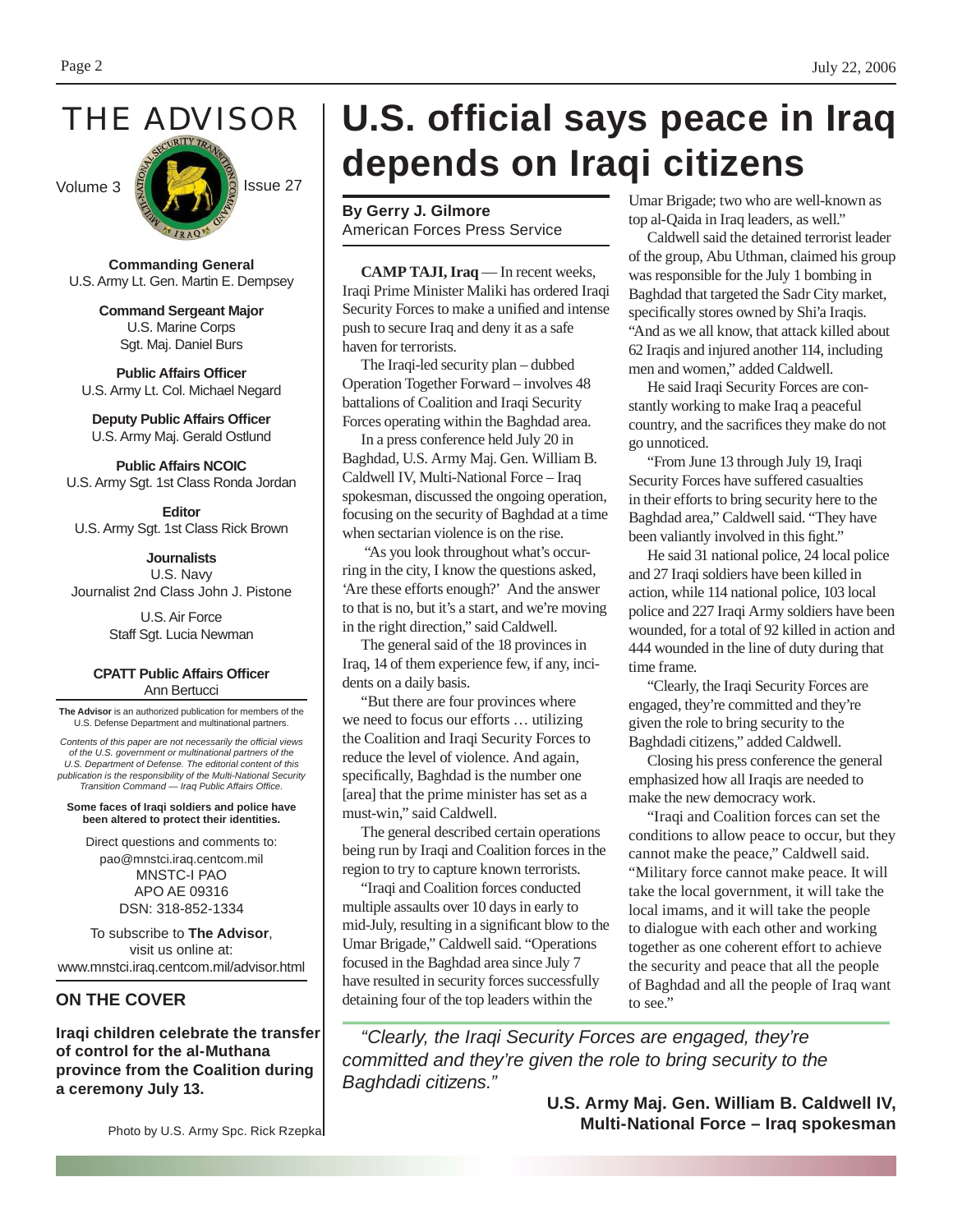# **Iragi government takes control of first province**

**By U.S. Army Staff Sgt. Russell Lee Klika** 133rd Mobile Public Affairs Detachment

**SAMAWAH, Iraq** — Coalition forces handed over responsibility for al-Muthanna province in southern Iraq to the provincial Iraqi government July 13.

Coalition officials said the province was ready to handle its own security and governmental responsibilities. It is the first of Iraq's 18 provinces to achieve this status.

More than 1,400 troops from Britain, Australia and Japan will move out of the province by the end of July, said Maj. Gen. Kurt A. Cichowski, Multi-National Force - Iraq deputy chief of staff of strategy, plans and assessments.

The more than 600 Japanese troops who worked reconstruction duties in the province have already gone home, while the British and Australian forces are slated to move their operations to other parts of the country later this month.

Iraqi Prime Minister Nouri al-Maliki attended the event and said the transfer



**Iraqi Security Forces celebrate after the first provincial transfer ceremony in Samawah, in Southern Iraq, July 13.** 



Photos by U.S. Army Spc. Rick Rzepka

**Iraqi soldiers conduct a pass and review during a transfer of authority ceremony in Samawah, in southern Iraq, July 13. Full responsibility for the province was handed over to the al-Muthanna provincial government**  by Coalition forces. It is the first of Iraq's 18 provinces to have total **responsibility for security.** 

of responsibility was the beginning of a new era for Iraq, one that will "bring joy to all Iraqis." He promised unwavering government support to the province of more than 500,000.

"We promise to give you what you need to fight the terrorists," he said.

Cichowski, who was responsible for many of the efforts leading up to the transfer, and British Maj. Gen. John Cooper, commander of Coalition forces in southeastern Iraq, were also among those present.

"We came not as conquerors, but as liberators," said Cooper, who touted al-Muthanna as a peaceful, hardworking province. "Multi-National forces will be available to you if you need help, but I don't think that will be necessary," he said.

Policemen, local tribesman and soldiers from the 10th Iraqi Army Division danced and pumped their fists in celebration of the province's autonomy. Women and children waved Iraqi flags as a flock of birds were symbolically released.

Cichowski said that many of the

division's soldiers have been accredited with the highest level of training by Coalition forces and that the quality of training was a major factor in turning the province over.

He said the competence of policemen in the province was another deciding factor.

For the past four months, the local police force has run the Provincial Joint Operations Center in Samawah. The center's role is similar to a 911 call center in the United States, enabling the police to react swiftly to emergencies and tips from citizens.

A provincial SWAT team has recently completed its training, adding more security capability to the more than 3,000 policemen already patrolling al-Muthanna.

The criteria for the transfer of provincial authority are; threat, governance, security capabilities and the province's relationship with the Coalition. Cichowski said al-Muthanna met all of those requirements.

"First one down, 17 to go," he said.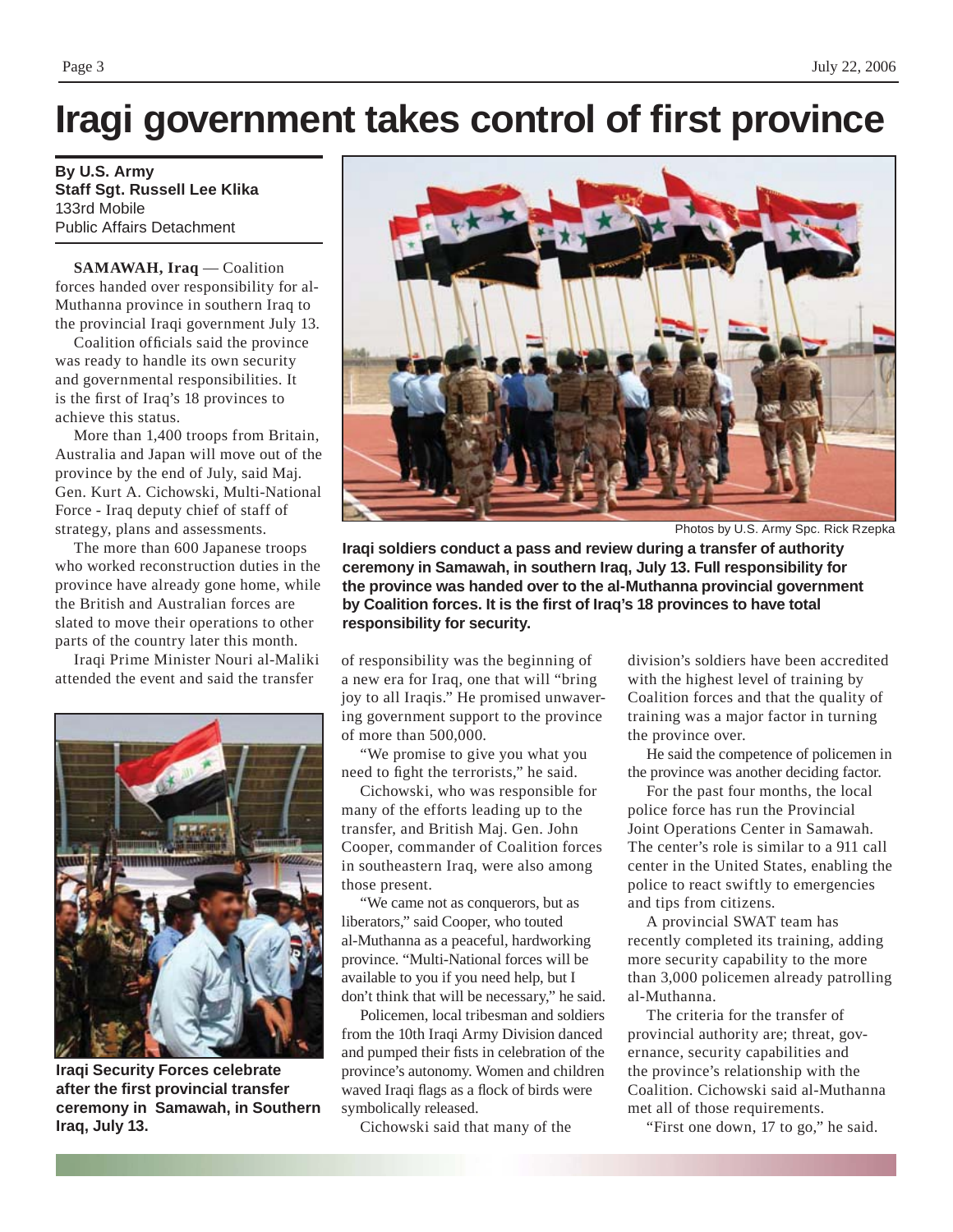# **Iraqi Minister discusses first 30 days in office**

### **By U.S. Army Sgt. 1st Class Rick Brown** MNSTC-I Public Affairs

**BAGHDAD, Iraq** — Iraqi Minister of Interior Jawad al-Bolani hosted a press conference July 15 with local and western media to discuss his first 30 days in office.

After having lunch with the journalists, al-Bolani outlined what he considered to be his biggest achievements since he took the ministerial position in June. Among those accomplishments, al-Bolani said he has formed investigating committees to search out those who continue to plague freedom and democracy in Iraq.

"The Ministry of Interior will not be easy on those who violate laws and regulations," al-Bolani said through an interpreter, "and those who violate them will be taken to court."

He said that telephone tip-lines have been implemented so that Iraqi citizens can make their concerns known to the ministry and their local police, promising to punish those who abuse human rights.

"We are trying to win the confidence of the Iraqi people," he said, "and make them feel that the Ministry of Interior is for all Iraqis. We have worked from the beginning to introduce and activate a culture of citizenship and tolerance between the Iraqi people."

The minister pressed hard on the issue that many Iraqis have given their lives to achieve a democratic society, saying, "I would like to honor and give credit



Photo by U.S. Army Sgt. 1st Class Rick Brown

**Minister of Interior Jawad al-Bolani speaks to Arab and western media during a press conference July 15 in Baghdad. Al-Bolani invited the press to discuss his fi rst 30 days in offi ce, outlining what he considered several signifi cant accomplishments since taking the post.**

to (those) who fought against terrorism and offered more than 3,000 martyrs and thousands of wounded." The wounded, he said, continue to suffer their impairments, and as a result, so do their families.

While al-Bolani would not elaborate, he said he has a strategic vision for the ministry and a desire to restructure and reform the organization. He added, "These changes will improve the performance of this ministry and I envision a time frame

for these changes within 90 days."

He said Iraqi leaders are very keen to keep the MOI and the Ministry of Defense as national ministries and that the two have a duty to cooperate in order to provide security for all of Iraq.

Al-Bolani also implored the media to take responsibility in reporting the news, saying they must analyze the news for truth and accuracy and determine that it is fact, before reporting it.

## **The Ministry of Interior at a glance**

*The Ministry of Interior is responsible for the recruiting, training, equipping and managing of more than 152,000 uniformed personnel in the Iraqi Police Service, the Civil Intervention Force, the Emergency Response Unit, the Department of Border Enforcement, the Bureau of Dignitary Protection, and the National Police Forces.* 

*By the end of 2006, the Ministry will have more than 188,000 trained and equipped police officers protecting the Iraqi people.*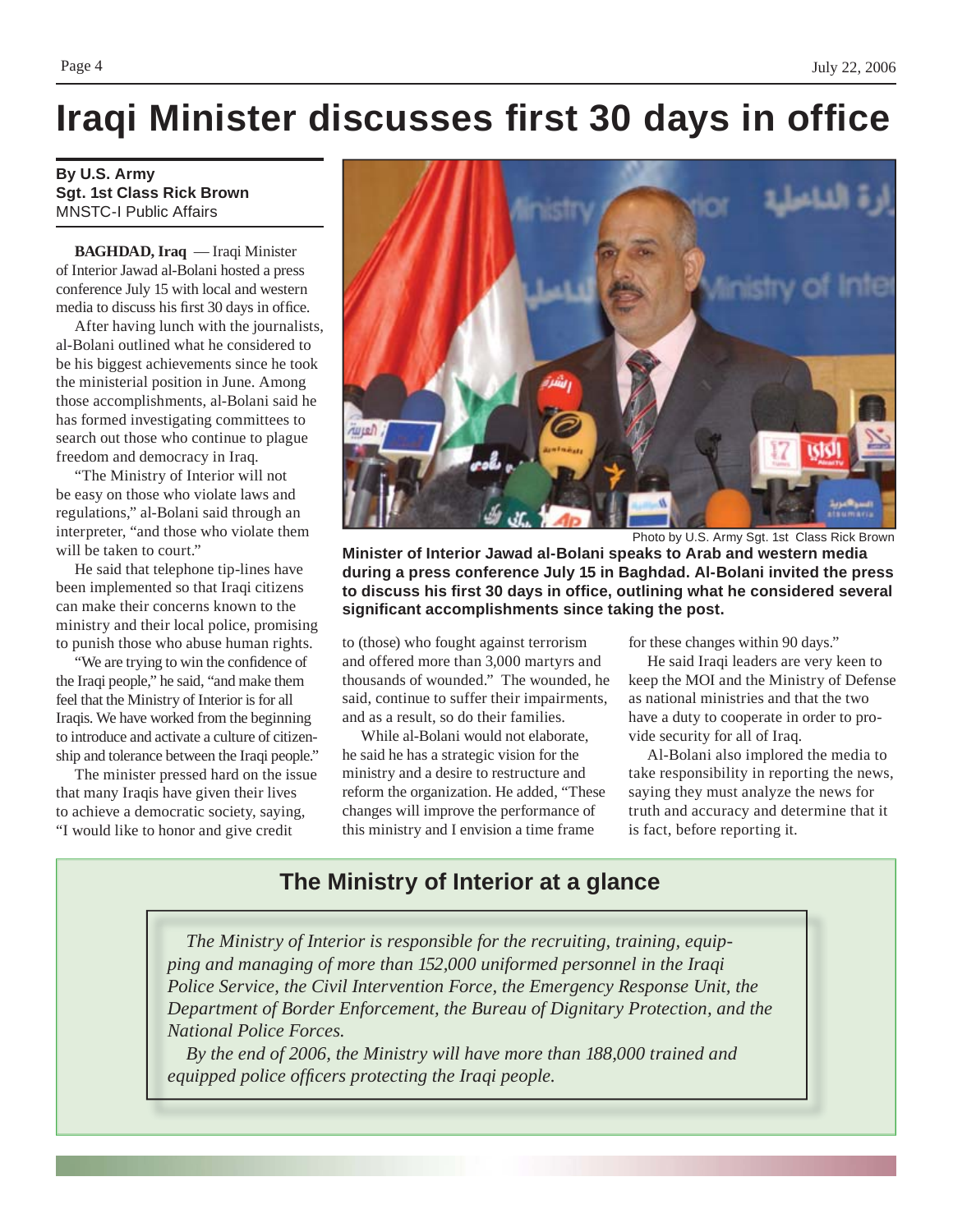# **Iraqi Joint Staff College holds first graduation**

**U.S. Air Force Capt. Stacie N. Shafran** NATO Training Mission-Iraq Public Affairs

AL RUSTAMIYAH, Iraq — The first graduation of the recently re-structured Iraqi Joint Staff College in Al Rustamiyah, took place July 15, formally recognizing 87 students. Among them were three female graduates.

The Joint Staff College educates Iraqi officers and civilians

about such topics as international relations, national security, defense policy, leadership, international and humanitarian law, as well as operational planning methodology, computer use and the English language.

Officers in the ranks of senior captain, major and lieutenant colonel attend the eightmonth junior course while civilians and officers in the ranks of lieutenant colonel, colonel and brigadier general attend the nine-month senior course. All of the students began their

respective programs Sept. 25, 2005.

"Our students and staff sacrificed a great deal, in terms of security, to attend these courses," said the Joint Staff College's Iraqi commandant. "Despite this, everyone proved they have the motivation to do well and achieve the goals of the course. I'm proud of our new graduates," he said. "They are the future of the new Iraq."

The Joint Staff College has been located at Al Rustamiyah since the mid-1920's. The Iraqi's abandoned it in 2003, prior to the war, but in 2005, NATO Secretary Gen. Jaap de Hoop Scheffer and then Prime Minister of Iraq, Ibrahim al-Jaafari, re-opened the institution.

NATO now has servicemembers from 12 countries stationed in Al Rustamiyah, training and advising the Iraqi forces, in addition to providing technical assistance.

Last summer NATO Training Mission - Iraq members helped the Iraqi Joint Staff College's directing staff develop the course.

Now they serve as mentors, partnering with the staff to assist with the students.

For Italian Navy Cmdr. Giuseppe Platania, serving as a senior course mentor at the college has been a rewarding experience. "I feel strong motivation and satisfaction for what I'm doing here," he said. "When I was in the classroom teaching, the students expressed such hope and curiosity for all of the new information I shared with them. I started to see them open their minds. It's still going to take a lot of time

> for changes to be made here, but this graduation shows our progress."

> The graduates also expressed their gratitude for their opportunity to study at the Joint Staff College. For them it was an opportunity to gain valuable professional skills while also establishing themselves as Iraq's newest leadership.

Iraqi Army Maj. Angham is one of the few women serving

Joint Staff College Junior Course and is the school's first ever female graduate. "Attending the

in the Iraqi Army. She attended the

**Graduates listen to speakers at the graduation ceremony of the Senior Staff Course July 15 at the Iraqi Joint Staff College at Al Rustamiyah. This was the first graduation since the school's closing in September 2005 to undergo upgrades.** 

> Joint Staff College Junior Course meant a lot to me," she said. "The course gave me confidence, trust, information and patience," she expressed in well-spoken English, a language she learned over the past year.

> Angham feels that she is also paving the way for more Iraqi women to serve in the army. Although she often faces resistance for serving in the military – and even spent nine months requesting permission to attend the Joint Staff College – she remains persistent. "It's the hard times that make the officer stronger," she said.

The next challenge for the graduates is to apply their newly learned knowledge in the field and use it to improve Iraq.

"Soon you will be back with the soldiers and policemen charged with defending Iraq and your freedom," said U.S. Army Lt. Gen. Martin E. Dempsey, NTM-I commander. "You are the future of Iraq and the sons and daughters will rely on you to unify this nation."

Courtesy photo

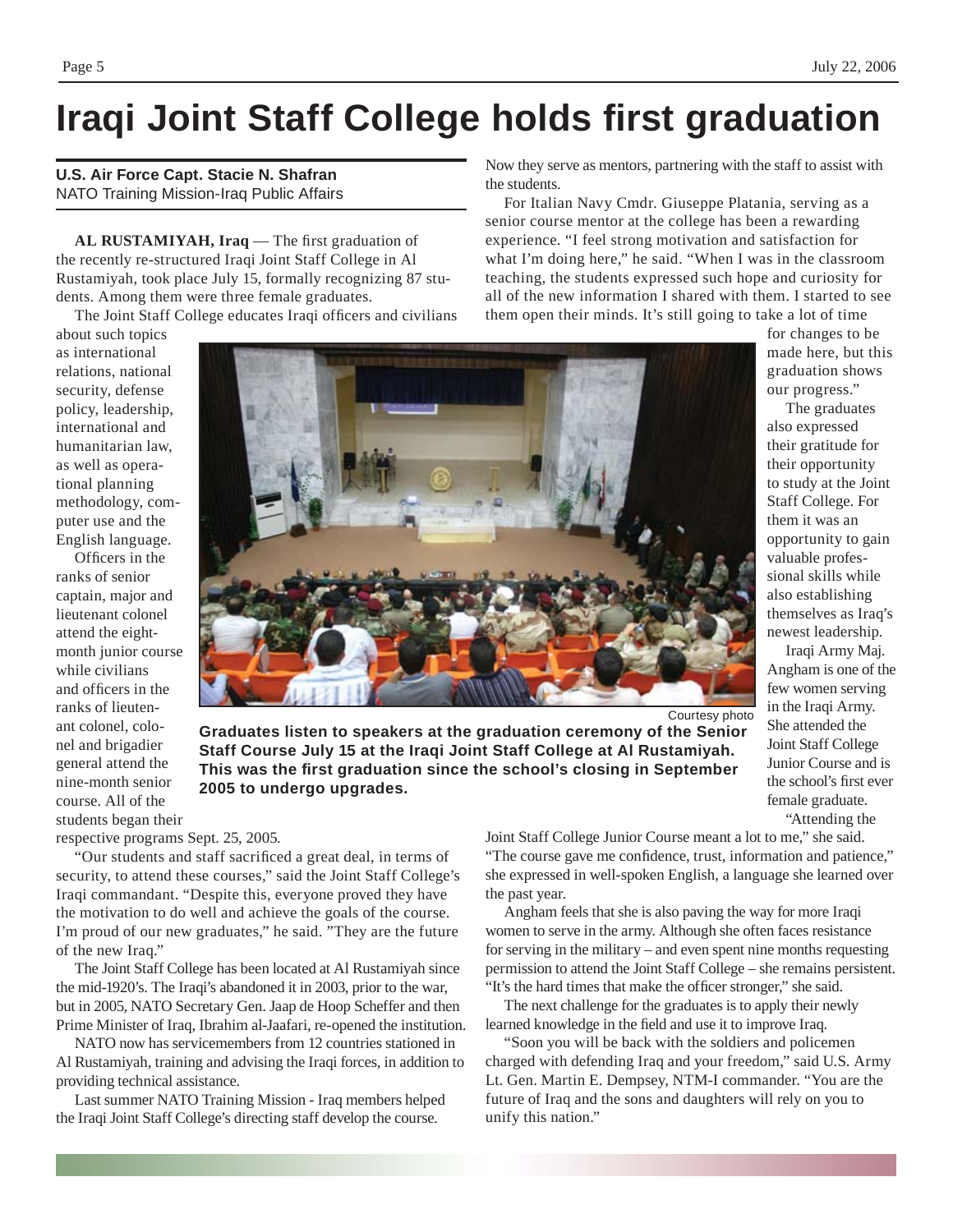## **Coalition forces transition "Courage" to Iraqi control**

### **By Staff Sgt. Lucia Newman** MNSTC-I Public Affairs

**MOSUL, Iraq** — The "key to the palace" – the former presidential compound of Saddam Hussein – was handed over to the Iraqi government during a transfer ceremony in Mosul July 20.

Duraid Mohammed Da'ud Abbodi Kashmoula, the Nineveh province governor, accepted control of Forward Operating Base Courage from U.S. Army Maj. Gen. Thomas Turner II, Task Force Band of Brothers commanding general, signifying the official transfer.

"The turnover of FOB Courage is one part of the larger effort toward empowering the Iraqi people and represents an important step in achieving Iraqi self-reliance," said Turner.

FOB Courage has been under Coalition control for more than three years. It was first secured in 2003 as the command post for the 101st Airborne Division. Since then, it has changed commands from Task Force Olympia, to Task Force Freedom, and most recently to Task Force Band of Brothers, all from within the 101st.

Since early 2006, the compound has been used by elements of the 172nd Stryker Brigade Combat Team and other Coalition forces, which began the task of vacating and restoring the compound to be transferred to Iraqi control.



**(left to right) U.S. Army Gen. George Casey, MNF-I commander; Duraid Mohammed Da'ud Abbodi Kashmoula, Nineveh province governor; and the Nineveh vice governor, speak to the press about the transfer of FOB Courage.** 



Photos by U.S. Army Sgt. 1st Class Ronda Jordan

**Duraid Mohammed Da'ud Abbodi Kashmoula, Nineveh province governor accepts the "key to the palace" from U.S. Army Maj. Gen. Thomas Turner II, Task Force Band of Brothers commanding general, during the transfer of authority ceremony in Mosul July 20. Forward Operating Base Courage was turned over to the Iraqi government after three years under Coaliton control.** 

The Mosul site is more than 10 years old. It covers approximately 2.2 square kilometers and at one time contained Saddam Hussein's northernmost presidential site and included several palaces, VIP residences, three lakes and man-made waterfalls.

"This palace, built by Saddam Hussein, has stood on this hill as a symbol of oppression and tyranny," said Turner. "We are honored to be able to be the U.S. division to turn this palace over to the Iraqi people."

Turner said the history of the compound is what brings significance to the transfer. "The soil of Mosul, that has been continuously inhabited for at least 8,000 years, stands as an example of the diverse ethnic and religious nature of Iraq," he said.

While serving as the 101st Airborne Division headquarters, the compound hosted many foreign dignitaries to include the U.S. secretary of defense and secretary of state, U.S. secretary of the army and numerous U.S. senators.

Mosul, Iraq's third largest city, with an estimated population of 2.3 million citizens, is setting the example for a successful Iraq, Turner said. Returning this palace to the Iraqi people represents the increased capability of the Iraqi Security Forces, he said.

"The relationship and coordination between the Iraqi government, police and army here may be the best in Iraq," Turner said. "The security of the province improves daily. I fully expect that by early next year Nineveh provincial security will be under Iraqi control."

As the abilities of the Iraqi Security Forces have increased, Coalition presence has decreased, as in the transfer of FOB Courage, but Turner said the outcome remains the same for the Coalition.

"The Coalition end-state has not changed – an Iraq at peace with it neighbors, an ally on the war on terror with a representative government that respects the rights of all Iraqis, and with Iraqi security forces capable of providing domestic order and denying safe haven to terrorists," he said.

*Editor's note: Information in this article was provided by the 138th Mobile Public Affairs Detachment.*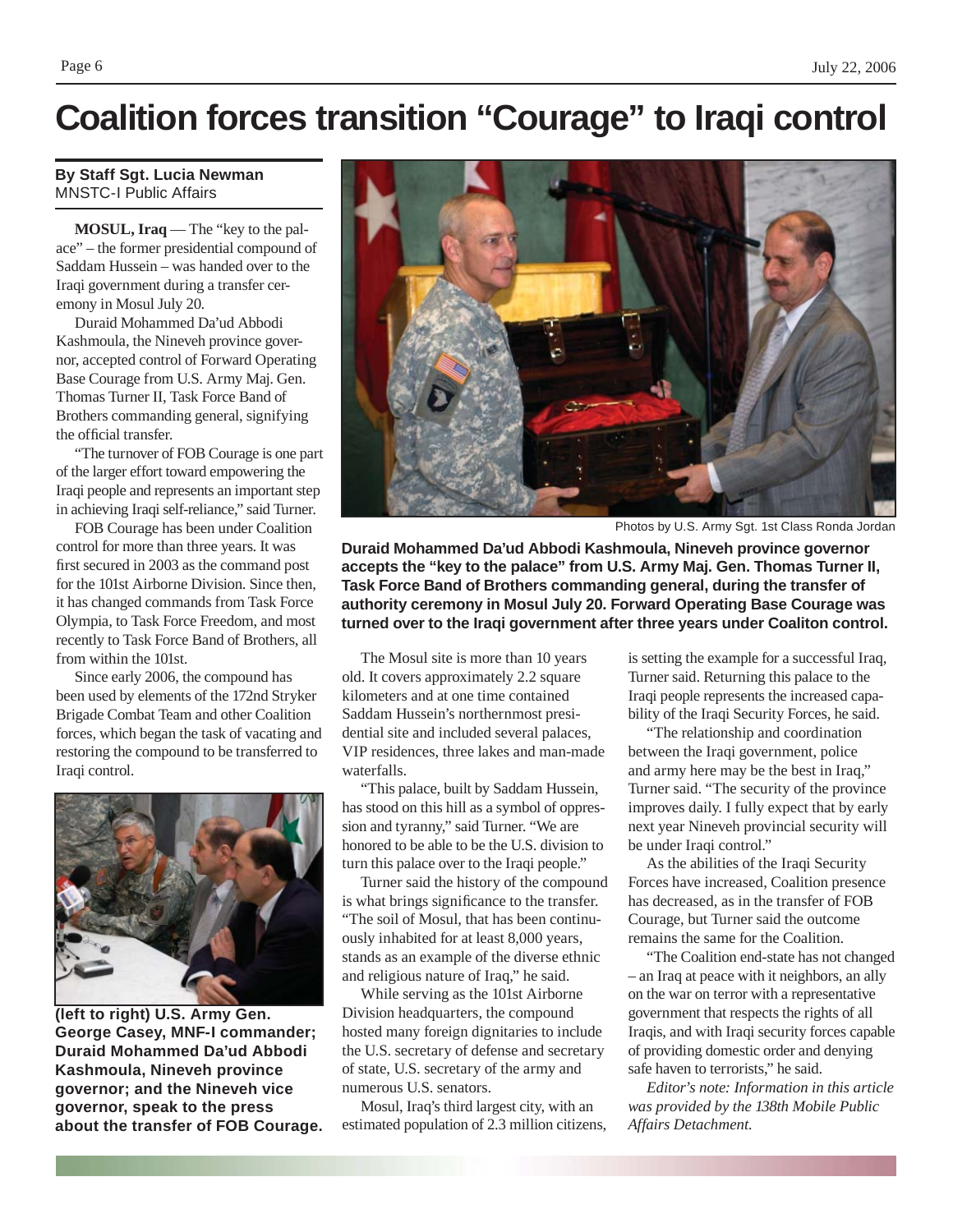# **Police view new vehicles as symbols of progress**

#### **By U.S. Army Cpl. Michael Molinaro** 2nd BCT PAO, 4th Infantry Division

**FOB DUKE, Iraq** — Iraqi Police in the Najaf province gain new confidence and skills every day, whether it's on the job patrolling the streets or training with Coalition Soldiers.

Recently, the Coalition presented them an additional boost to their capabilities by providing them with 40 brand-new police trucks. These trucks were added to their fleet of vehicles in the Najaf province July 17 at the Crucible training complex at Forward Operating Base Duke.

The trucks, acquired through a U.S government program, were manufactured in the United States. They are three-quarter ton, four-wheel drive police vehicles which can seat six people and handle almost any situation.

"The trucks are more than just vehicles," said Iraqi Police Maj. Gen. Abbas, Najaf provincial police chief. "They symbolize the future of the holy province of Najaf. When people see these on the roads, they will know that their streets are safe and secure."

Police in Najaf previously used smaller, less-equipped trucks while on patrol. The new, modern vehicles come with many accessories vital for a police force to provide security for its citizens. Front-end bumpers were installed to assist citizens when their vehicles break down, along with



**Iraqi Police Maj. Gen. Abbas, Najaf provincial police chief, talks to Iraqi Police July 17 at the Crucible training complex.**



Photos by U.S. Army Cpl. Michael Molinaro

**An Iraqi Police offi cer directs the fl ow of new vehicles out of the Crucible training complex July 17. The Najaf police received 40 brand new trucks from the Coalition to be used to keep the streets of Najaf safe from terrorism.**

a trailer hitch on the rear bumper to tow stranded automobiles.

"This signifies more than pieces of equipment being given from Coalition forces to the Iraqi Security Forces," said U.S. Army Maj. Tim Knowles, executive officer. "It signifies the relationship the Coalition has with the leaders and the people of Najaf."

Numerous lights, a loud siren-and-speaker system, and enhanced radios are also new to the police.

"These new trucks are very nice," said Iraqi Police Lt. Sahaam. "Immediately, our confidence is high knowing we will be patrolling our streets with these new trucks."

The donation coincides with the continued training of Iraqi Police at the base by Coalition Soldiers and the International Police Liaison Officer program. Approximately 150 police complete the program every two weeks. Accroding to Knowles more than 1,000 have graduated thus far.

"The trucks are modern and equipped, just like the Iraqi Security Forces," said Mark Davison, provincial reconstruction team leader and a representative from the U.S. State Department.

Police from Karrar, Al Ghari, Manathera, Radhwiya and other regions and towns from the province were presented the keys to the vehicles, briefed on the truck's capabilities

and drove them off to their respective police stations. The trucks will immediately be put into use as the IPs continue to strive to keep the streets of Najaf safe from terrorism.

The police have been embraced by the people of Najaf, said Assad Sultan, governor of Najaf. The area is revered throughout the Islamic faith and is a tourist haven for Shiites. The progress the Iraqi Security Forces have made in the region has made it a mecca for both tourists and transplanted Iraqis from other areas of the country.

"People are coming to Najaf because they see people living without fear," the governor remarked. "That is attributed to our security forces and their professionalism. These new trucks are another symbol of the new, great Iraq that is our future."



**A mechanic for the province of Najaf, explains to Iraqi police offi cers the modern capabilities of their new police trucks at the Crucible training complex July 17.**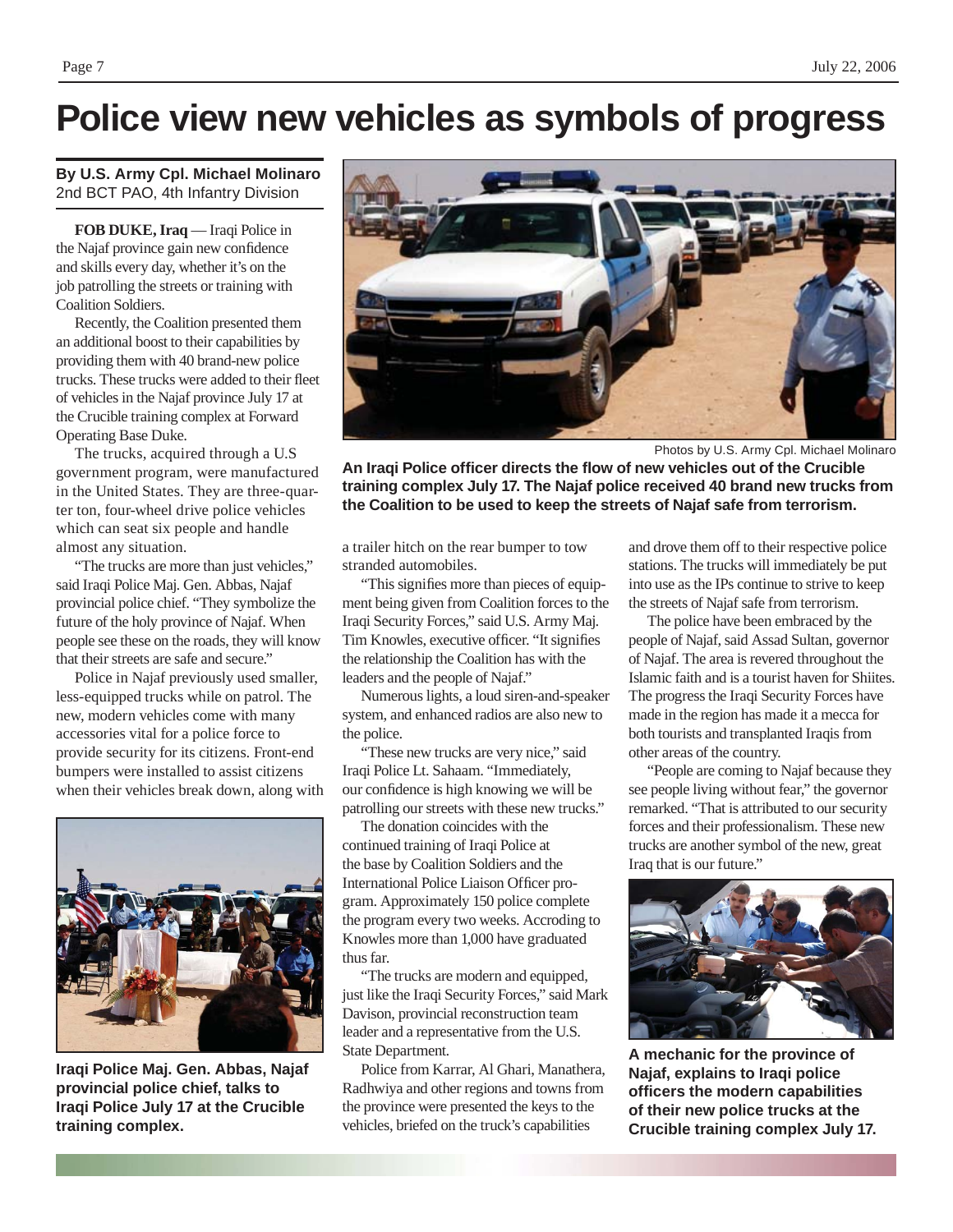## **Iraqi Security Forces /** in brief

### **Iraqi soldiers detain 6 terrorists**

**BAGHDAD** — Soldiers from 3rd Battalion, 6th Iraqi Army Division captured six suspected terrorists and a large weapons cache during a search in northwestern Baghdad at approximately 2 p.m., July 20.

Iraqi soldiers searched an apartment complex in the suburban area after receiving a tip from a concerned citizen and seized the terrorists along with a weapons cache,.

The cache consisted of 250 hand grenades, seven rocket-propelled grenade launchers and 14 rocket-propelled grenades, two artillery shells, a mortar system, seven rockets, two machineguns, 300 rounds of machinegun ammunition, detonation fuses, four to five pounds of home-made explosives, several batteries of varying voltage, a cluster bomb system, a home made rocket launcher, several switches connected to fuses, 300 feet of time fuse and an improvised-explosive device.

*— Multi-National Division – Baghdad Public Affairs Offi ce*

### **9th Iraqi Army thwarts roadside bomb attack**

**BAGHDAD** — 9th Iraqi Army Division soldiers arrested an Iraqi citizen and discovered an improvised explosive device north of Baghdad July 19 after acting on suspicious activity in the area.

After discovering the IED, a cordon was put in place and an Explosive Ordnance Disposal team was called to the site.

An Iraqi Army patrol passing the site spotted four civilians hiding behind a wall. The soldiers discovered a cell phone with a text message urging the recipient to detonate the IED.

The suspects were detained and EOD preformed a controlled detonation of the device.

In a separate incident, soldiers from the 2nd Battalion, 4th Brigade, 6th Iraqi Army Division, working at a traffic control point, confiscated three rocket-propelled grenade launchers, multiple RPG rounds, Iraqi Army uniforms and a vehicle during a routine traffic stop. The vehicle's occupants were detained.

*— Multi-National Division – Baghdad Public Affairs Offi ce*

### **Iraqi soldiers raid terrorist hideout**

**BAGHDAD** — Iraqi soldiers from 3rd Battalion, 6th Iraqi Army Division captured four suspected terrorists and a large cache of weapons July 19 in a raid on a suspected terrorist hideout in western Baghdad.

The captured suspects and weapons cache were taken into custody by the Iraqi Army.

The cache consisted of 10 mortar rounds, seven concussion grenades with fuses, 27 rocket-propelled grenades, three assault rifles with ammunition, three kilograms of TNT, five mortar rounds, two mortar base plates and a land mine.

*— Multi-National Division – Baghdad Public Affairs Offi ce*



**Soldiers from the 2nd Battalion, 4th Brigade, 6th Iraqi Army Division, along with Coalition soldiers, secure the scene July 17 after terrorists attacked a market place in Mahmudiyah. Reports indicate 42 people were killed in the attack and 70 were wounded. Iraqi soldiers conducted a search of the area and found two suspected terrorists in a nearby house with two rocketpropelled grenades, an AK-47 rifl e and a bag containing an unknown number of grenades. The suspects were taken into custody.**

Photo by U.S. Army Maj. Christopher Quick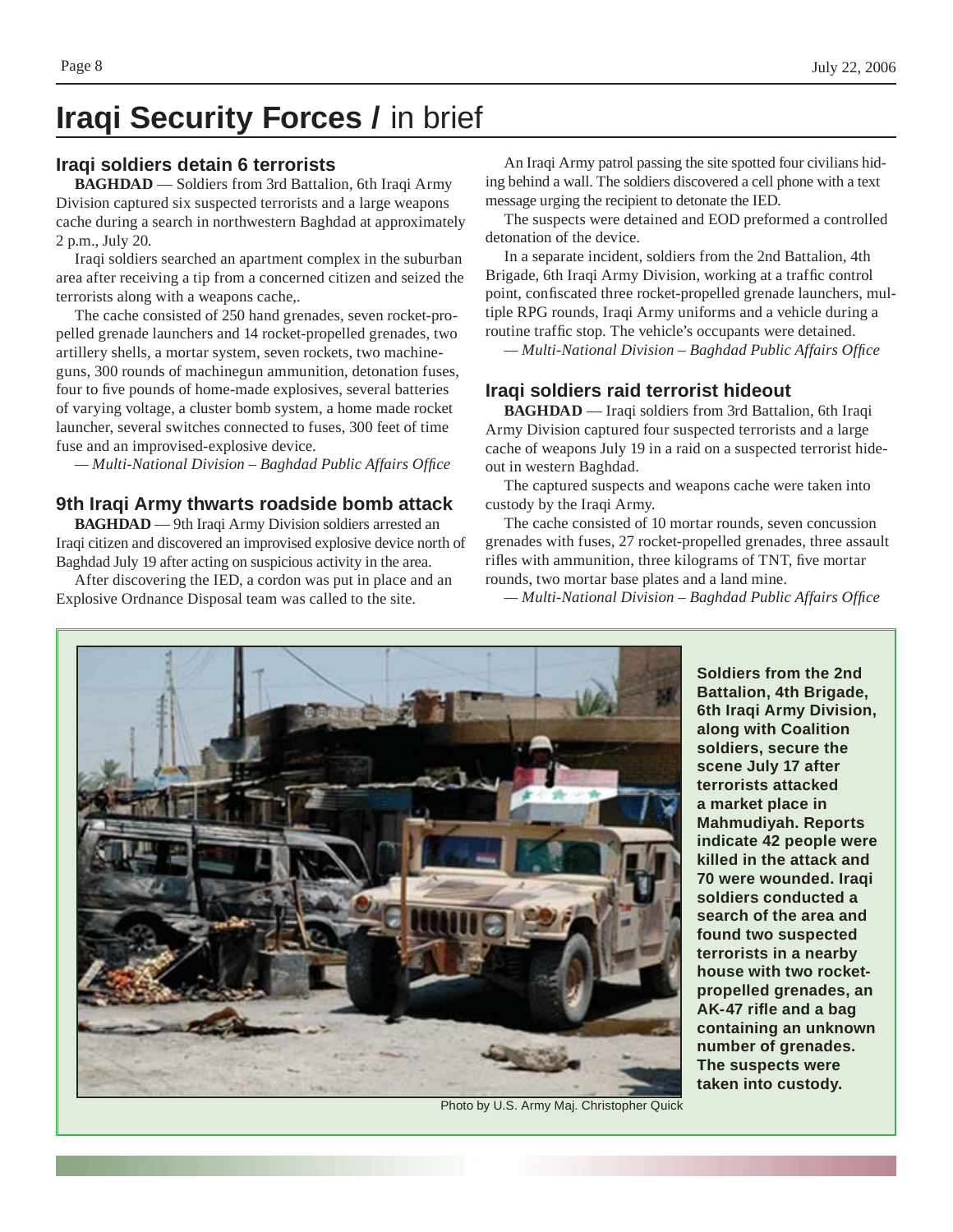## **Iraqi Security Forces /** in brief

### **Iraqi soldiers kill 1 terrorist, detain 10**

**BAGHDAD** — Soldiers from 2nd Battalion, 4th Brigade, 6th Iraqi Army Division killed one terrorist and detained 10 others July 19 after a firefight south of Baghdad.

An Iraqi Army patrol reported seeing mortars being fired from a blue truck at approximately 8 p.m. and initiated a pursuit.

The truck was being escorted by two additional vehicles carrying an unknown number of terrorists. The three vehicles separated as one stopped to engage the Iraqi soldiers near a checkpoint.

The Iraqi and Coalition Soldiers were able to suppress the smallarms fire, killing one terrorist and detaining four others.

Later that evening Iraqi soldiers located the blue truck and a second group of terrorists in the village of Al Raquaba. Iraqi troops wounded one terrorist and detained another six.

One Iraqi soldier was wounded during the second firefight.

*— Multi-National Division – Baghdad Public Affairs Offi ce*

### **Iraqi Forces capture insurgent in Mosul**

**MOSUL —** Soldiers from the 2nd Iraqi Army Division conducted an early-morning raid in Mosul July 18, capturing an insurgent cell member.

The cell member is believed to have been involved in emplacing improvised explosive devices in the area. Seven other individuals were also captured during the operation.



Photo by U.S. Army Sgt. Melissa Thornhill

**U.S. Army Command Sgt. Maj. Terry Davis Jr., left, and Lt. Col. William Mason, commander, 402nd Civil Affairs Battalion, wash an Iraqi child's hands in a village near Contingency Operating Base Speicher, Iraq, July 7. Personnel from the 402nd CA Battalion are distributing donated toiletries, clothing, toys and other items to establish good will and a sense of community with their Iraqi neighbors.** 

No Iraqi or Coalition troops were injured during the operation.  $-$  *Multi-National Corps – Iraq Public Affiars Office* 

## **Iraqi and Coalition Forces capture terrorist**

**BAGHDAD** — Iraqi Security Forces working with Multi-National Division-Baghdad Soldiers detained a known terrorist during a combined security operation in the Al Bayaa district of south Baghdad July 18.

Acting upon intelligence gathered from another known terrorist, Iraqi Security Forces detained Sa'ad Jiniyah. Jiniyah is a known member of an armed militia operating illegally in western Baghdad. He is suspected of kidnapping and torturing Iraqi citizens and instructing his armed militia to operate illegal checkpoints in the area, searching cars and murdering Iraqi citizens.

Iraqi Security Forces captured Jiniyah after receiving small-arms fire from the rooftops around his location. He was taken to a nearby hospital and is in stable condition.

No Iraqi or Coalition Forces were injured in the operation.

*— Multi-National Corps – Iraq, 4th Brigade Combat Team PAO*

### **Iraqi Army captures four insurgent leaders**

**TAL AFAR** — Iraqi soldiers, acting on intelligence gathered from captured insurgents, seized four high-profile suspects in Tal Afar July 17.

The troops received small arms fire upon approaching the target house. The four suspects were found in a hidden room inside the house.

An additional suspect and a weapons cache including a fully-functional IED, multiple assault rifles and ammunition were also seized.

No injuries or damages were sustained during the operation. The detained were transferred to local authorities.

### **Iraqi Police detain 13 from regional 'wanted' list**

**MOSUL** — Iraqi Police detained 13 suspects from a regional 'wanted' list and discovered one improvised explosive device July 17 during a cordon and search operation.

The IED consisted of two artillery rounds, a five gallon bucket of explosives and a trigger device. The IED was recovered by Iraqi Army explosives ordinance personnel.

The detainees were held for further investigation.

No injuries or damages were sustained during the operation.

### **Iraqi Army troops capture two insurgents**

**AL MADAIN** — Troops from 2nd battalion, 4th brigade, 6th Iraqi Army Division captured two heavily armed insurgents July 17 in Al Madain.

The troops came across the pair carrying a rocket-propelled grenade launcher with multiple grenades, assault rifles, fragmentary grenades and other items.

The two have been linked to the Mahmoudiyah market attack earlier in the week.

No injuries or damages were sustained during the operation.